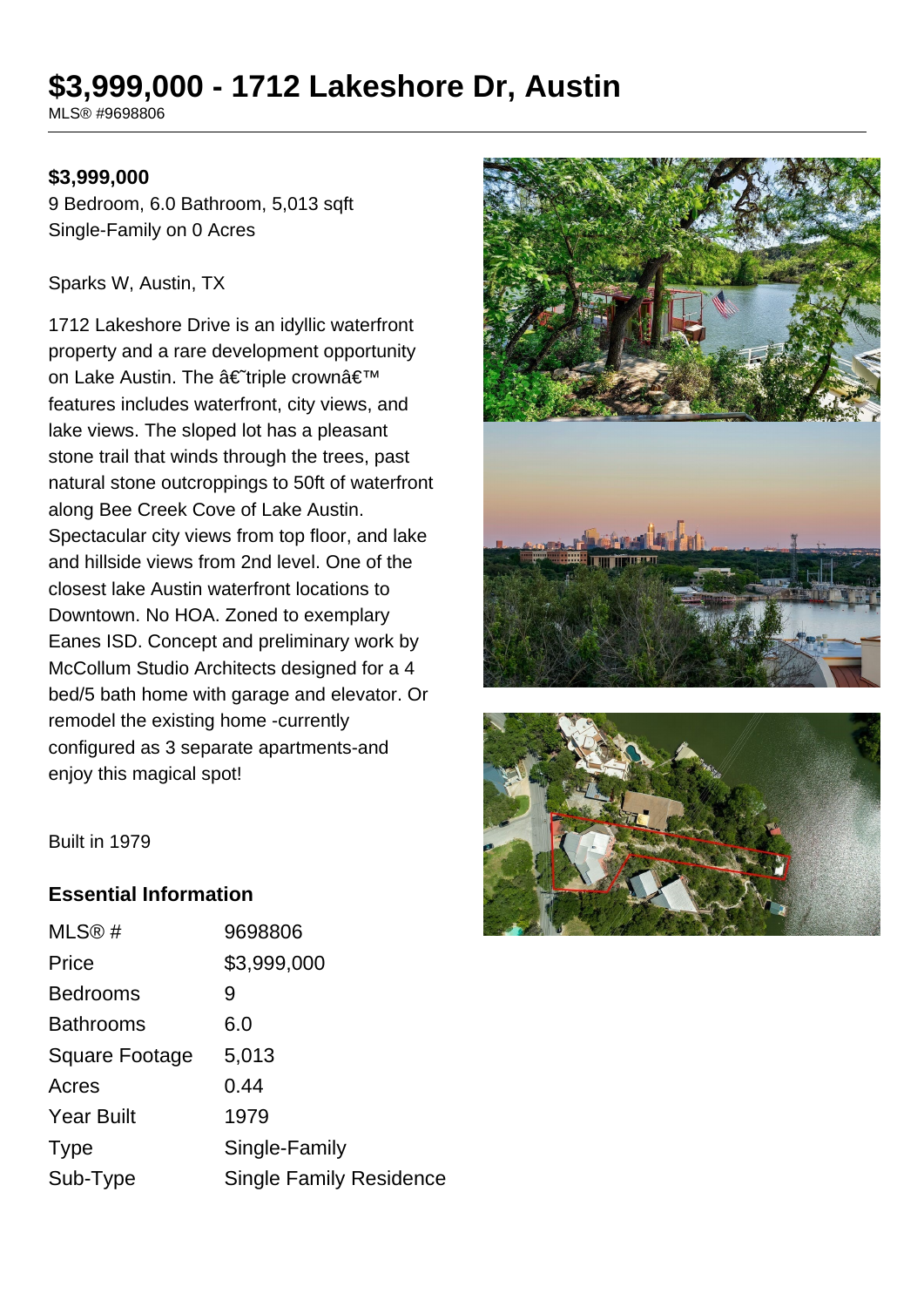Status Active Days on Market 54

### **Water Feature/View**

| View          | ParkGreenbelt, Hills, Lake, River, Lake Austin |
|---------------|------------------------------------------------|
| Is Waterfront | Yes                                            |

## **Community Information**

| Address      | 1712 Lakeshore Dr |
|--------------|-------------------|
| Area         | 8Ε                |
| Subdivision  | Sparks W          |
| City         | Austin            |
| County       | Travis            |
| <b>State</b> | <b>TX</b>         |
| Zip Code     | 78746             |

### **Amenities**

| <b>Utilities</b> | Electricity Connected, Natural Gas Connected, Sewer Connected, Water<br>Connected |
|------------------|-----------------------------------------------------------------------------------|
| Features         | Curbs, Lake                                                                       |
| Parking          | Attached, Assigned, Carport, Off Street                                           |
| # of Garages     |                                                                                   |

### **Interior**

| Interior          | Tile, Parquet                             |
|-------------------|-------------------------------------------|
| Appliances        | Dishwasher, Disposal, Free-Standing Range |
| Heating           | Central                                   |
| # of Fireplaces   | 1                                         |
| <b>Fireplaces</b> | <b>Family Room</b>                        |
| <b>Stories</b>    | Three Or More                             |

### **Exterior**

|                 | Exterior Features Balcony, Exterior Steps                                                                |
|-----------------|----------------------------------------------------------------------------------------------------------|
| Lot Description | Cul-De-Sac, Irregular Lot, Many Trees, Sloped Down, Trees Large Size,<br><b>Trees Medium Size, Views</b> |
| Roof            | Metal                                                                                                    |
| Construction    | Masonry, Stucco                                                                                          |
| Foundation      | Slab                                                                                                     |

### **School Information**